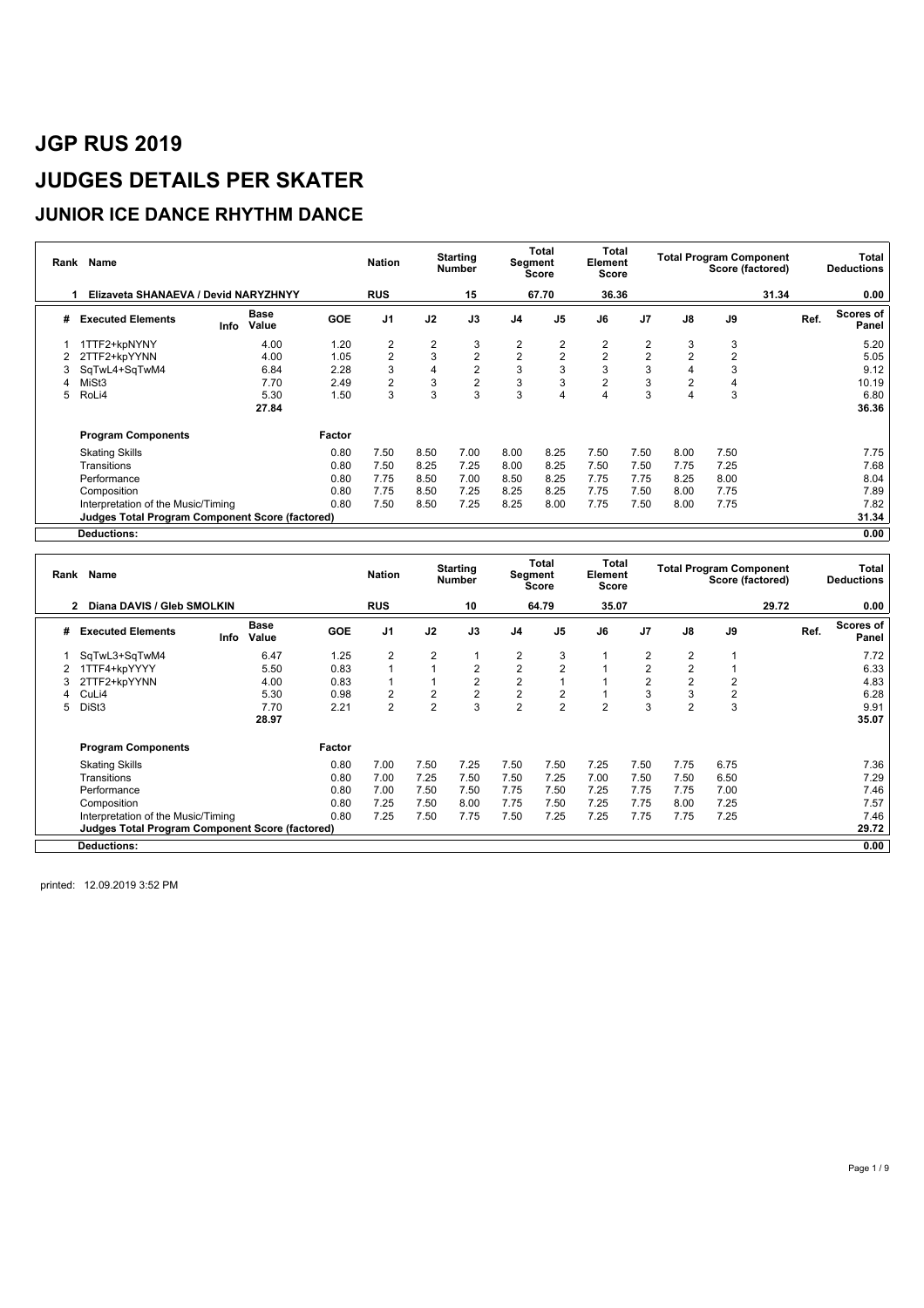#### **JUNIOR ICE DANCE RHYTHM DANCE**

| Rank | Name                                                   |                       |            | <b>Nation</b>  |                | <b>Starting</b><br><b>Number</b> |                | Total<br>Segment<br>Score | Total<br>Element<br>Score |                |               | <b>Total Program Component</b><br>Score (factored) |       | Total<br><b>Deductions</b>        |
|------|--------------------------------------------------------|-----------------------|------------|----------------|----------------|----------------------------------|----------------|---------------------------|---------------------------|----------------|---------------|----------------------------------------------------|-------|-----------------------------------|
|      | Nadiia BASHYNSKA / Peter BEAUMONT<br>3                 |                       |            | <b>CAN</b>     |                | 11                               |                | 59.83                     | 32.88                     |                |               |                                                    | 26.95 | 0.00                              |
| #    | <b>Executed Elements</b>                               | Base<br>Value<br>Info | <b>GOE</b> | J <sub>1</sub> | J2             | J3                               | J4             | J <sub>5</sub>            | J6                        | J <sub>7</sub> | $\mathsf{J}8$ | J9                                                 |       | <b>Scores of</b><br>Ref.<br>Panel |
|      | SqTwL3+SqTwM4                                          | 6.47                  | 1.46       | $\overline{2}$ | $\overline{2}$ | $\overline{2}$                   | $\overline{2}$ | $\overline{2}$            | $\overline{2}$            | $\overline{2}$ |               | $\overline{2}$                                     |       | 7.93                              |
| 2    | 1TTF1+kpNYNN                                           | 3.50                  | 0.53       |                |                |                                  |                |                           |                           |                |               | 2                                                  |       | 4.03                              |
| 3    | 2TTF3+kpYYNY                                           | 4.75                  | 0.60       | $\overline{2}$ | $\overline{2}$ |                                  |                |                           |                           |                |               |                                                    |       | 5.35                              |
| Δ    | RoLi4                                                  | 5.30                  | 1.05       | 3              | $\overline{2}$ | $\overline{2}$                   | $\overline{c}$ | 3                         | $\overline{2}$            | $\overline{2}$ |               | 3                                                  |       | 6.35                              |
| 5    | MiSt3                                                  | 7.70                  | 1.52       | $\overline{2}$ | $\overline{2}$ |                                  | $\overline{2}$ | $\overline{2}$            |                           |                |               | $\overline{2}$                                     |       | 9.22                              |
|      |                                                        | 27.72                 |            |                |                |                                  |                |                           |                           |                |               |                                                    |       | 32.88                             |
|      | <b>Program Components</b>                              |                       | Factor     |                |                |                                  |                |                           |                           |                |               |                                                    |       |                                   |
|      | <b>Skating Skills</b>                                  |                       | 0.80       | 7.25           | 7.00           | 6.50                             | 6.50           | 6.75                      | 6.00                      | 7.00           | 6.50          | 6.75                                               |       | 6.71                              |
|      | Transitions                                            |                       | 0.80       | 7.00           | 6.75           | 6.75                             | 6.25           | 7.25                      | 6.00                      | 6.50           | 6.25          | 6.75                                               |       | 6.61                              |
|      | Performance                                            |                       | 0.80       | 7.00           | 7.25           | 6.25                             | 6.25           | 7.00                      | 6.25                      | 6.75           | 6.50          | 7.25                                               |       | 6.71                              |
|      | Composition                                            |                       | 0.80       | 7.25           | 7.00           | 7.00                             | 6.50           | 6.75                      | 6.25                      | 7.00           | 6.50          | 7.50                                               |       | 6.86                              |
|      | Interpretation of the Music/Timing                     |                       | 0.80       | 7.25           | 7.25           | 6.50                             | 6.50           | 7.00                      | 6.25                      | 6.75           | 6.25          | 7.50                                               |       | 6.79                              |
|      | <b>Judges Total Program Component Score (factored)</b> |                       |            |                |                |                                  |                |                           |                           |                |               |                                                    |       | 26.95                             |
|      | <b>Deductions:</b>                                     |                       |            |                |                |                                  |                |                           |                           |                |               |                                                    |       | 0.00                              |

| Rank | Name                                                   |      |               |                      | <b>Nation</b>  |                | <b>Starting</b><br><b>Number</b> |                  | Total<br>Segment<br><b>Score</b> | Total<br>Element<br><b>Score</b> |                |      | <b>Total Program Component</b><br>Score (factored) |       |      | <b>Total</b><br><b>Deductions</b> |
|------|--------------------------------------------------------|------|---------------|----------------------|----------------|----------------|----------------------------------|------------------|----------------------------------|----------------------------------|----------------|------|----------------------------------------------------|-------|------|-----------------------------------|
|      | 4 Irina GALIYANOVA / Grayson LOCHHEAD                  |      |               |                      | <b>CAN</b>     |                | 12                               |                  | 57.86                            | 31.69                            |                |      |                                                    | 26.17 |      | 0.00                              |
| #    | <b>Executed Elements</b>                               | Info | Base<br>Value | <b>GOE</b>           | J <sub>1</sub> | J2             | J3                               | J <sub>4</sub>   | J5                               | J6                               | J <sub>7</sub> | J8   | J9                                                 |       | Ref. | <b>Scores of</b><br>Panel         |
|      | RoLi4                                                  |      | 5.30          | 0.72                 | $\overline{2}$ |                |                                  | $\overline{2}$   | $\overline{2}$                   |                                  | $\overline{2}$ |      | 2                                                  |       |      | 6.02                              |
|      | 1TTF3+kpNYYY                                           |      | 4.75          | 0.60                 |                |                |                                  | $\boldsymbol{2}$ | $\mathbf 2$                      | $\mathbf 0$                      | $\mathbf 0$    |      | $\overline{2}$                                     |       |      | 5.35                              |
|      | 2TTF1+kpYNNN                                           |      | 3.50          | 0.60                 |                |                |                                  | $\boldsymbol{2}$ | $\overline{2}$                   | $\mathbf 0$                      |                |      |                                                    |       |      | 4.10                              |
|      | SqTwL4+SqTwM3                                          |      | 6.47          | 1.14                 |                |                | 0                                | $\mathbf 2$      | $\boldsymbol{2}$                 |                                  | $\overline{2}$ | 2    | 2                                                  |       |      | 7.61                              |
| 5    | MiSt <sub>2</sub>                                      |      | 6.95          | 1.66                 | $\overline{2}$ | $\overline{2}$ |                                  | $\overline{2}$   | $\overline{2}$                   |                                  | $\overline{2}$ |      | $\overline{2}$                                     |       |      | 8.61                              |
|      |                                                        |      | 26.97         |                      |                |                |                                  |                  |                                  |                                  |                |      |                                                    |       |      | 31.69                             |
|      | <b>Program Components</b>                              |      |               | Factor               |                |                |                                  |                  |                                  |                                  |                |      |                                                    |       |      |                                   |
|      | <b>Skating Skills</b>                                  |      |               | 0.80                 | 6.50           | 6.50           | 6.25                             | 6.50             | 6.75                             | 6.00                             | 6.50           | 6.50 | 6.50                                               |       |      | 6.46                              |
|      | Transitions                                            |      |               | 0.80                 | 6.25           | 6.25           | 6.50                             | 6.75             | 6.50                             | 5.75                             | 6.50           | 6.25 | 6.50                                               |       |      | 6.39                              |
|      | Performance                                            |      |               | 0.80                 | 6.50           | 6.50           | 6.00                             | 6.75             | 7.25                             | 5.75                             | 6.50           | 6.75 | 6.75                                               |       |      | 6.54                              |
|      | Composition                                            |      |               | 0.80                 | 6.75           | 6.50           | 6.50                             | 7.00             | 7.00                             | 6.00                             | 7.00           | 6.50 | 6.75                                               |       |      | 6.71                              |
|      | Interpretation of the Music/Timing                     |      |               | 0.80                 | 6.75           | 6.50           | 6.50                             | 6.75             | 7.00                             | 5.75                             | 6.75           | 6.50 | 6.50                                               |       |      | 6.61                              |
|      | <b>Judges Total Program Component Score (factored)</b> |      |               |                      |                |                |                                  |                  |                                  |                                  |                |      |                                                    |       |      | 26.17                             |
|      | <b>Deductions:</b>                                     |      |               |                      |                |                |                                  |                  |                                  |                                  |                |      |                                                    |       |      | 0.00                              |
|      | Costume/Prop violation                                 |      |               | (1 of 10)            |                |                |                                  |                  |                                  |                                  |                |      |                                                    |       |      |                                   |
|      | Violation of choreo restrictions                       |      |               | $(2 \text{ of } 10)$ |                |                |                                  |                  |                                  |                                  |                |      |                                                    |       |      |                                   |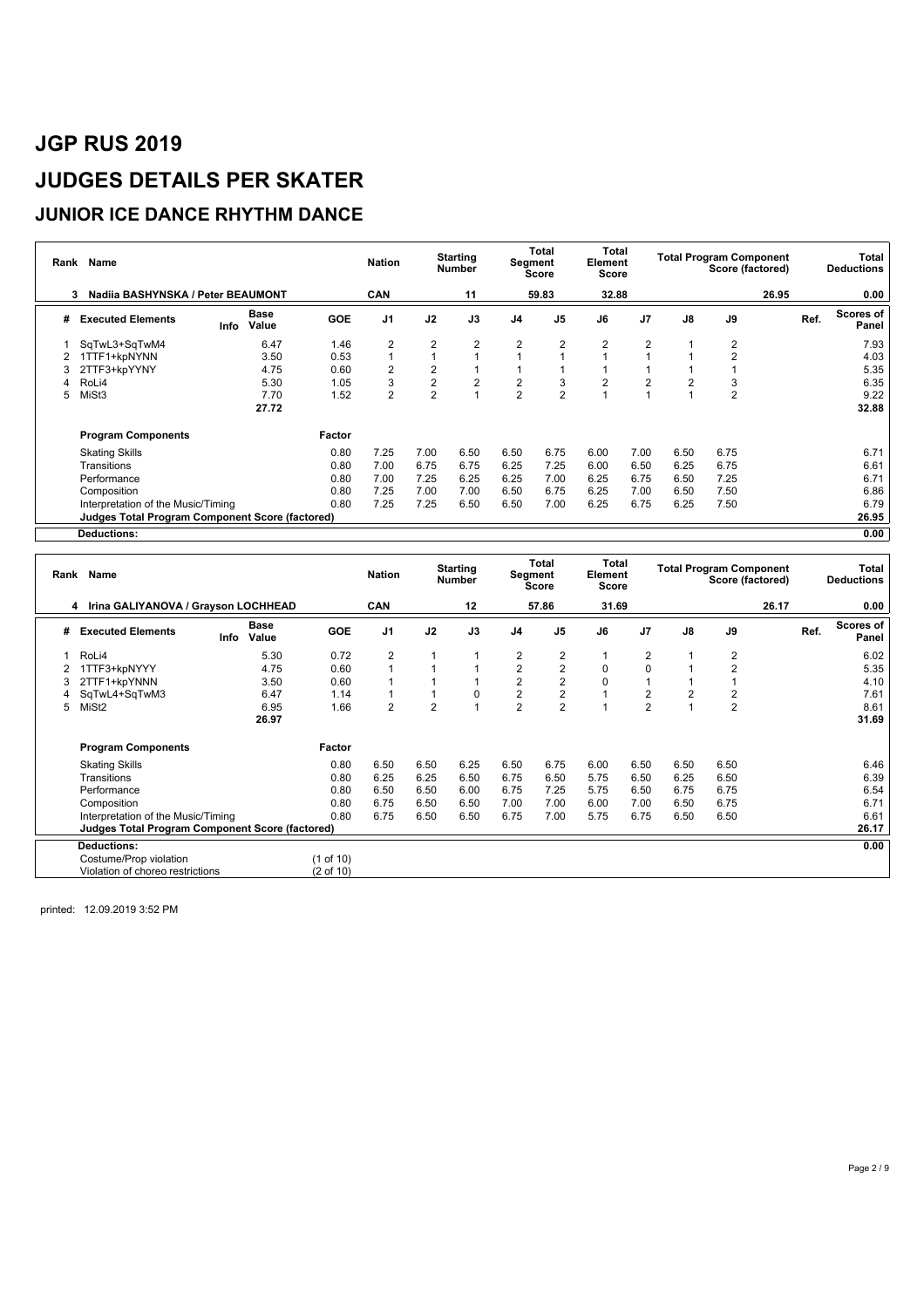#### **JUNIOR ICE DANCE RHYTHM DANCE**

| Rank | Name                                                   |                              |            | <b>Nation</b>  |                | <b>Starting</b><br><b>Number</b> | Segment        | Total<br><b>Score</b> | <b>Total</b><br>Element<br>Score |                |                | <b>Total Program Component</b><br>Score (factored) |       | Total<br><b>Deductions</b> |
|------|--------------------------------------------------------|------------------------------|------------|----------------|----------------|----------------------------------|----------------|-----------------------|----------------------------------|----------------|----------------|----------------------------------------------------|-------|----------------------------|
|      | Tamara ZHUKOVA / Daniil KARPOV<br>5                    |                              |            | <b>RUS</b>     |                | 4                                |                | 55.71                 | 29.08                            |                |                |                                                    | 26.63 | 0.00                       |
| #    | <b>Executed Elements</b>                               | <b>Base</b><br>Value<br>Info | <b>GOE</b> | J <sub>1</sub> | J2             | J3                               | J <sub>4</sub> | J <sub>5</sub>        | J6                               | J <sub>7</sub> | J8             | J9                                                 |       | Scores of<br>Ref.<br>Panel |
|      | SqTwL3+SqTwM4                                          | 6.47                         | 0.73       |                | 2              | 0                                | 2              |                       | 0                                |                | 2              | 0                                                  |       | 7.20                       |
| 2    | 1TTF1+kpNNNY                                           | 3.50                         | 0.53       |                |                | $\mathbf 0$                      |                | 2                     | $-1$                             | $\overline{2}$ |                |                                                    |       | 4.03                       |
| 3    | 2TTF1+kpYNNN                                           | 3.50                         | 0.00       | $\Omega$       | 0              | $-1$                             | 0              | $\mathbf 0$           | $-1$                             | $\overline{2}$ |                | 0                                                  |       | 3.50                       |
|      | MiSt <sub>2</sub>                                      | 6.95                         | 1.25       |                | 2              | 0                                |                | $\overline{2}$        |                                  | $\mathbf 2$    | 2              | 0                                                  |       | 8.20                       |
| 5    | RoLi4                                                  | 5.30                         | 0.85       | $\overline{2}$ | $\overline{2}$ |                                  | $\overline{2}$ | $\overline{2}$        |                                  | 3              | $\overline{2}$ | $\overline{2}$                                     |       | 6.15                       |
|      |                                                        | 25.72                        |            |                |                |                                  |                |                       |                                  |                |                |                                                    |       | 29.08                      |
|      | <b>Program Components</b>                              |                              | Factor     |                |                |                                  |                |                       |                                  |                |                |                                                    |       |                            |
|      | <b>Skating Skills</b>                                  |                              | 0.80       | 6.50           | 7.25           | 5.50                             | 6.75           | 7.00                  | 5.75                             | 7.50           | 6.75           | 6.25                                               |       | 6.61                       |
|      | Transitions                                            |                              | 0.80       | 6.25           | 7.00           | 5.75                             | 6.75           | 6.75                  | 5.75                             | 7.25           | 6.75           | 6.00                                               |       | 6.46                       |
|      | Performance                                            |                              | 0.80       | 6.75           | 7.25           | 5.50                             | 7.00           | 7.00                  | 5.75                             | 7.50           | 7.00           | 6.25                                               |       | 6.71                       |
|      | Composition                                            |                              | 0.80       | 6.75           | 7.25           | 5.75                             | 7.00           | 7.00                  | 6.25                             | 7.50           | 7.25           | 6.50                                               |       | 6.86                       |
|      | Interpretation of the Music/Timing                     |                              | 0.80       | 6.50           | 7.25           | 5.75                             | 6.75           | 6.75                  | 6.00                             | 7.50           | 7.00           | 6.25                                               |       | 6.64                       |
|      | <b>Judges Total Program Component Score (factored)</b> |                              |            |                |                |                                  |                |                       |                                  |                |                |                                                    |       | 26.63                      |
|      | <b>Deductions:</b>                                     |                              |            |                |                |                                  |                |                       |                                  |                |                |                                                    |       | 0.00                       |

|   | Rank Name                                              |      |                      |                | <b>Nation</b>  |                | <b>Starting</b><br><b>Number</b> | Segment        | Total<br><b>Score</b> | Total<br>Element<br><b>Score</b> |                         |                  | <b>Total Program Component</b> | Score (factored) |      | Total<br><b>Deductions</b> |
|---|--------------------------------------------------------|------|----------------------|----------------|----------------|----------------|----------------------------------|----------------|-----------------------|----------------------------------|-------------------------|------------------|--------------------------------|------------------|------|----------------------------|
| 6 | Katarina WOLFKOSTIN / Jeffrey CHEN                     |      |                      |                | <b>USA</b>     |                | 14                               |                | 54.91                 | 28.62                            |                         |                  |                                | 27.29            |      | $-1.00$                    |
| # | <b>Executed Elements</b>                               | Info | <b>Base</b><br>Value | <b>GOE</b>     | J <sub>1</sub> | J2             | J3                               | J <sub>4</sub> | J <sub>5</sub>        | J6                               | J <sub>7</sub>          | J8               | J9                             |                  | Ref. | <b>Scores of</b><br>Panel  |
|   | 1TTF3+kpYNYY                                           |      | 4.75                 | 1.05           | 2              | 2              | $\overline{2}$                   | 2              | $\overline{2}$        | 2                                | $\overline{2}$          | $\overline{2}$   | 2                              |                  |      | 5.80                       |
|   | 2TTF2+kpYYNN                                           |      | 4.00                 | 0.75           | $\overline{2}$ | 2              |                                  | $\overline{2}$ |                       |                                  | $\overline{2}$          |                  |                                |                  |      | 4.75                       |
|   | SqTwL+SqTwM4                                           | F    | 3.42                 | $-1.40$        | $-4$           | $-4$           | $-3$                             | $-4$           | $-5$                  | $-4$                             | -3                      | -4               | -4                             |                  |      | 2.02                       |
|   | MiSt3                                                  |      | 7.70                 | 1.94           |                | 2              | $\sqrt{2}$                       | $\sqrt{2}$     | $\sqrt{2}$            | $\overline{2}$                   | $\overline{\mathbf{c}}$ | $\boldsymbol{2}$ | $\overline{c}$                 |                  |      | 9.64                       |
| 5 | RoLi4                                                  |      | 5.30                 | 1.11           | 3              | $\overline{2}$ | 3                                | $\overline{2}$ | 3                     |                                  | 3                       | $\overline{2}$   | $\overline{2}$                 |                  |      | 6.41                       |
|   |                                                        |      | 25.17                |                |                |                |                                  |                |                       |                                  |                         |                  |                                |                  |      | 28.62                      |
|   | <b>Program Components</b>                              |      |                      | Factor         |                |                |                                  |                |                       |                                  |                         |                  |                                |                  |      |                            |
|   | <b>Skating Skills</b>                                  |      |                      | 0.80           | 6.25           | 6.75           | 6.75                             | 6.75           | 6.50                  | 7.00                             | 7.25                    | 7.00             | 6.50                           |                  |      | 6.75                       |
|   | Transitions                                            |      |                      | 0.80           | 6.25           | 6.75           | 7.00                             | 6.75           | 6.25                  | 6.75                             | 7.00                    | 6.75             | 6.50                           |                  |      | 6.68                       |
|   | Performance                                            |      |                      | 0.80           | 6.25           | 7.00           | 6.75                             | 6.75           | 6.75                  | 7.00                             | 7.00                    | 6.75             | 6.50                           |                  |      | 6.79                       |
|   | Composition                                            |      |                      | 0.80           | 6.50           | 7.00           | 7.50                             | 7.00           | 6.75                  | 7.25                             | 7.25                    | 7.25             | 6.75                           |                  |      | 7.04                       |
|   | Interpretation of the Music/Timing                     |      |                      | 0.80           | 6.50           | 7.00           | 7.00                             | 7.00           | 6.50                  | 7.00                             | 7.00                    | 7.00             | 6.50                           |                  |      | 6.86                       |
|   | <b>Judges Total Program Component Score (factored)</b> |      |                      |                |                |                |                                  |                |                       |                                  |                         |                  |                                |                  |      | 27.29                      |
|   | <b>Deductions:</b><br>Falls                            |      |                      | $-1.00$<br>(1) |                |                |                                  |                |                       |                                  |                         |                  |                                |                  |      | $-1.00$                    |
|   | Violation of choreo restrictions                       |      |                      | (1 of 10)      |                |                |                                  |                |                       |                                  |                         |                  |                                |                  |      |                            |

F Fall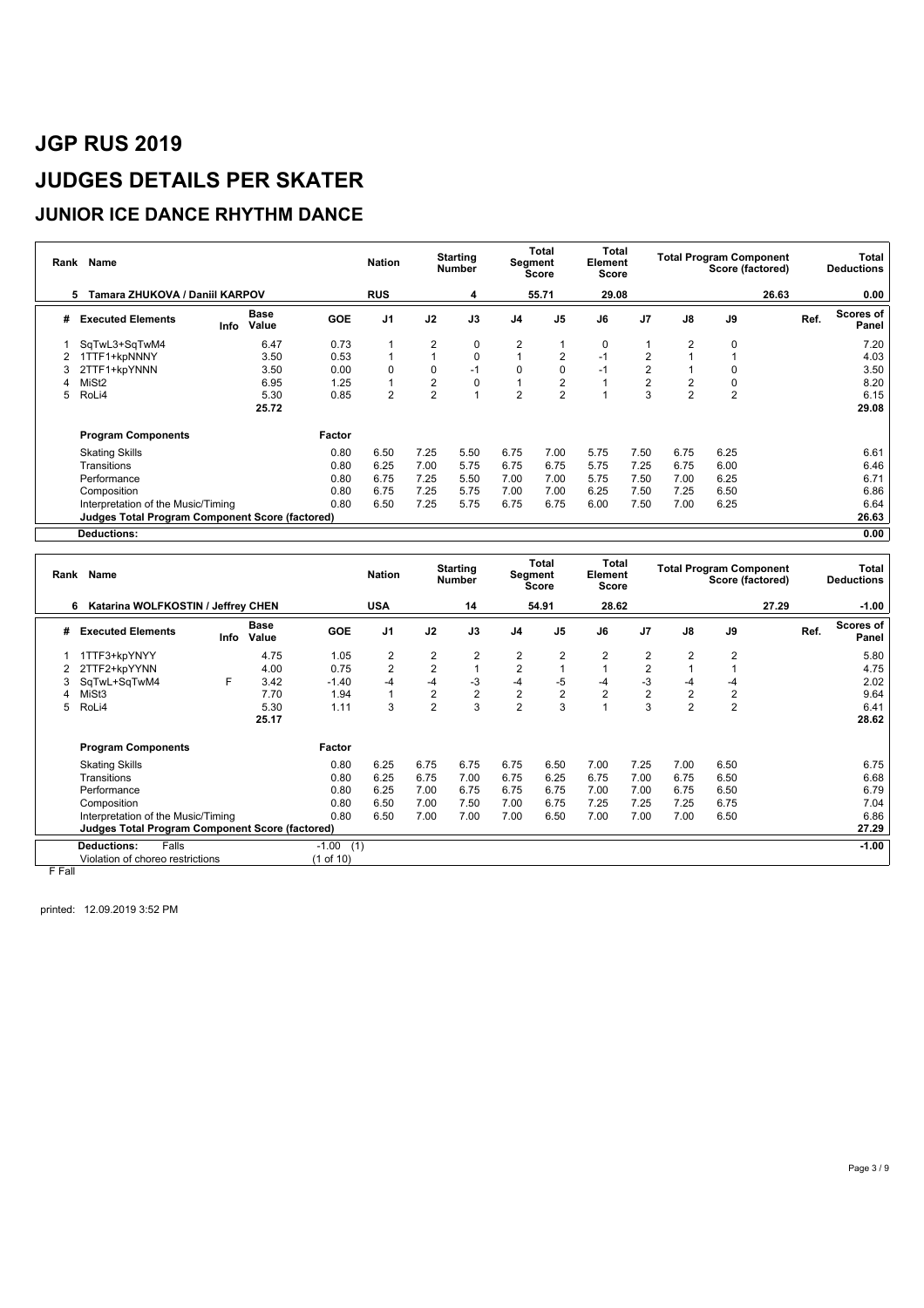### **JUNIOR ICE DANCE RHYTHM DANCE**

| Rank | Name                                                   |      |                      |            | <b>Nation</b>  |                | <b>Starting</b><br><b>Number</b> |                | Total<br>Segment<br>Score | Total<br>Element<br>Score |                |                         | <b>Total Program Component</b><br>Score (factored) |       |      | Total<br><b>Deductions</b> |
|------|--------------------------------------------------------|------|----------------------|------------|----------------|----------------|----------------------------------|----------------|---------------------------|---------------------------|----------------|-------------------------|----------------------------------------------------|-------|------|----------------------------|
|      | Lou TERREAU / Noe PERRON<br>7                          |      |                      |            | <b>FRA</b>     |                |                                  |                | 54.68                     | 28.23                     |                |                         |                                                    | 26.45 |      | 0.00                       |
| #    | <b>Executed Elements</b>                               | Info | <b>Base</b><br>Value | <b>GOE</b> | J <sub>1</sub> | J2             | J3                               | J <sub>4</sub> | J <sub>5</sub>            | J6                        | J <sub>7</sub> | $\mathsf{J}8$           | J9                                                 |       | Ref. | <b>Scores of</b><br>Panel  |
|      | 1TTF1+kpNYNN                                           |      | 3.50                 | 0.68       |                |                | $\mathbf 0$                      |                | $\overline{2}$            | $\overline{2}$            | 1              |                         | $\overline{2}$                                     |       |      | 4.18                       |
|      | 2TTF2+kpYYNN                                           |      | 4.00                 | 0.53       |                |                |                                  |                |                           |                           | 2              |                         |                                                    |       |      | 4.53                       |
| 3    | SqTwL3+SqTwM4                                          |      | 6.47                 | $-0.21$    | $\Omega$       | $-1$           | $-1$                             | $\mathbf 0$    | $\mathbf 0$               | 0                         | 0              | -1                      | 0                                                  |       |      | 6.26                       |
| Λ    | MiSt <sub>2</sub>                                      |      | 6.95                 | 1.66       |                | $\overline{2}$ |                                  |                | 3                         | $\overline{\mathbf{c}}$   | $\frac{2}{2}$  | $\overline{\mathbf{c}}$ | $\overline{2}$                                     |       |      | 8.61                       |
| 5    | StaLi2                                                 |      | 3.80                 | 0.85       | $\overline{2}$ |                |                                  |                | 3                         | $\overline{2}$            |                | $\overline{2}$          | 3                                                  |       |      | 4.65                       |
|      |                                                        |      | 24.72                |            |                |                |                                  |                |                           |                           |                |                         |                                                    |       |      | 28.23                      |
|      | <b>Program Components</b>                              |      |                      | Factor     |                |                |                                  |                |                           |                           |                |                         |                                                    |       |      |                            |
|      | <b>Skating Skills</b>                                  |      |                      | 0.80       | 6.50           | 6.75           | 5.75                             | 6.25           | 7.50                      | 6.50                      | 6.75           | 6.50                    | 6.75                                               |       |      | 6.57                       |
|      | Transitions                                            |      |                      | 0.80       | 6.25           | 6.50           | 6.00                             | 6.00           | 7.00                      | 6.50                      | 6.50           | 6.50                    | 6.50                                               |       |      | 6.39                       |
|      | Performance                                            |      |                      | 0.80       | 6.75           | 6.50           | 6.50                             | 6.50           | 7.25                      | 6.75                      | 6.75           | 6.75                    | 7.00                                               |       |      | 6.71                       |
|      | Composition                                            |      |                      | 0.80       | 6.75           | 6.50           | 6.25                             | 6.50           | 7.50                      | 6.75                      | 7.00           | 6.75                    | 6.75                                               |       |      | 6.71                       |
|      | Interpretation of the Music/Timing                     |      |                      | 0.80       | 6.75           | 6.75           | 6.25                             | 6.25           | 7.25                      | 6.75                      | 6.75           | 6.50                    | 7.00                                               |       |      | 6.68                       |
|      | <b>Judges Total Program Component Score (factored)</b> |      |                      |            |                |                |                                  |                |                           |                           |                |                         |                                                    |       |      | 26.45                      |
|      | <b>Deductions:</b>                                     |      |                      |            |                |                |                                  |                |                           |                           |                |                         |                                                    |       |      | 0.00                       |
|      | Costume/Prop violation                                 |      |                      | (1 of 10)  |                |                |                                  |                |                           |                           |                |                         |                                                    |       |      |                            |

|   | Rank Name                                       |      |                      |                      | <b>Nation</b>  |      | <b>Starting</b><br><b>Number</b> | Segment        | Total<br><b>Score</b> | <b>Total</b><br>Element<br><b>Score</b> |                |      | <b>Total Program Component</b><br>Score (factored) |       |      | Total<br><b>Deductions</b> |
|---|-------------------------------------------------|------|----------------------|----------------------|----------------|------|----------------------------------|----------------|-----------------------|-----------------------------------------|----------------|------|----------------------------------------------------|-------|------|----------------------------|
|   | Oona BROWN / Gage BROWN<br>8                    |      |                      |                      | <b>USA</b>     |      | 18                               |                | 52.45                 | 27.86                                   |                |      |                                                    | 24.59 |      | 0.00                       |
| # | <b>Executed Elements</b>                        | Info | <b>Base</b><br>Value | <b>GOE</b>           | J <sub>1</sub> | J2   | J3                               | J <sub>4</sub> | J <sub>5</sub>        | J6                                      | J <sub>7</sub> | J8   | J9                                                 |       | Ref. | <b>Scores of</b><br>Panel  |
|   | 1TTF1+kpNNYN                                    |      | 3.50                 | 0.30                 |                |      | 0                                | 0              | 0                     | 0                                       |                |      | 2                                                  |       |      | 3.80                       |
|   | 2TTF3+kpYYNY                                    |      | 4.75                 | 0.45                 |                |      | 1                                | 0              |                       |                                         |                |      | $\overline{2}$                                     |       |      | 5.20                       |
|   | MiSt <sub>2</sub>                               |      | 6.95                 | 1.25                 |                |      |                                  |                |                       |                                         | $\overline{2}$ | 2    | 3                                                  |       |      | 8.20                       |
|   | SqTwL2+SqTwM2                                   |      | 5.34                 | $-0.51$              | $-1$           | $-2$ | $-1$                             | $-1$           | 0                     | $\Omega$                                | $-1$           | -1   |                                                    |       |      | 4.83                       |
| 5 | CuLi4                                           |      | 5.30                 | 0.53                 |                |      | $\overline{1}$                   |                | $\overline{2}$        |                                         | $\overline{2}$ |      |                                                    |       |      | 5.83                       |
|   |                                                 |      | 25.84                |                      |                |      |                                  |                |                       |                                         |                |      |                                                    |       |      | 27.86                      |
|   | <b>Program Components</b>                       |      |                      | Factor               |                |      |                                  |                |                       |                                         |                |      |                                                    |       |      |                            |
|   | <b>Skating Skills</b>                           |      |                      | 0.80                 | 5.75           | 6.00 | 5.50                             | 6.00           | 5.75                  | 6.50                                    | 6.50           | 6.50 | 7.00                                               |       |      | 6.14                       |
|   | Transitions                                     |      |                      | 0.80                 | 5.75           | 5.75 | 6.00                             | 5.75           | 5.50                  | 6.00                                    | 6.00           | 6.00 | 6.75                                               |       |      | 5.89                       |
|   | Performance                                     |      |                      | 0.80                 | 6.25           | 6.00 | 6.00                             | 6.00           | 5.25                  | 6.25                                    | 6.25           | 6.25 | 6.75                                               |       |      | 6.14                       |
|   | Composition                                     |      |                      | 0.80                 | 6.50           | 5.75 | 6.50                             | 6.25           | 5.50                  | 6.25                                    | 6.25           | 6.50 | 7.00                                               |       |      | 6.29                       |
|   | Interpretation of the Music/Timing              |      |                      | 0.80                 | 6.50           | 6.00 | 6.25                             | 6.00           | 5.75                  | 6.25                                    | 6.50           | 6.50 | 7.00                                               |       |      | 6.29                       |
|   | Judges Total Program Component Score (factored) |      |                      |                      |                |      |                                  |                |                       |                                         |                |      |                                                    |       |      | 24.59                      |
|   | <b>Deductions:</b>                              |      |                      |                      |                |      |                                  |                |                       |                                         |                |      |                                                    |       |      | 0.00                       |
|   | Music requirements violation                    |      |                      | $(2 \text{ of } 10)$ |                |      |                                  |                |                       |                                         |                |      |                                                    |       |      |                            |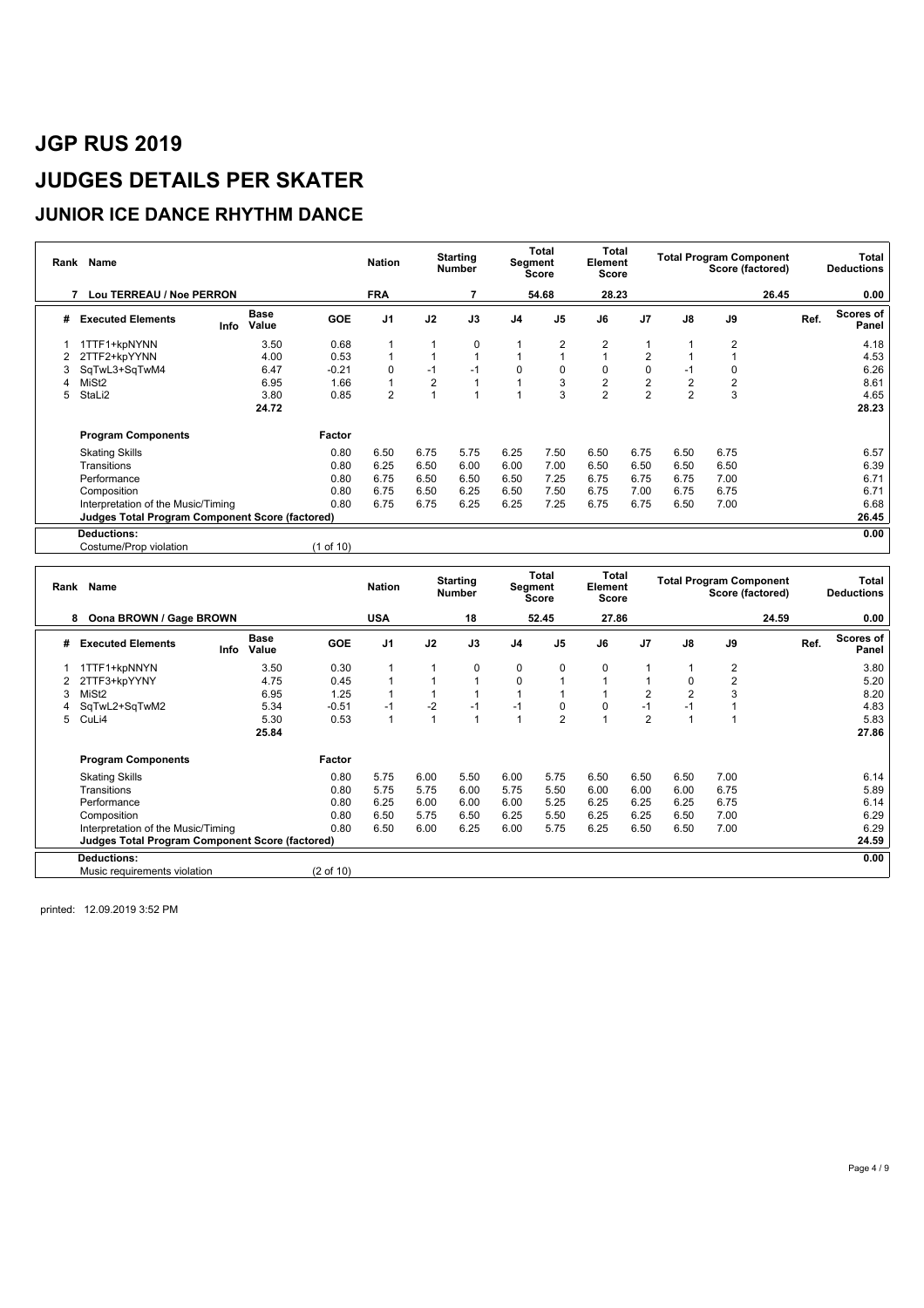#### **JUNIOR ICE DANCE RHYTHM DANCE**

| Rank | Name                                                   |                       |                      |           | <b>Nation</b>  |      | <b>Starting</b><br><b>Number</b> | Segment        | <b>Total</b><br><b>Score</b> | <b>Total</b><br>Element<br>Score |                |      | <b>Total Program Component</b><br>Score (factored) |       |      | Total<br><b>Deductions</b> |
|------|--------------------------------------------------------|-----------------------|----------------------|-----------|----------------|------|----------------------------------|----------------|------------------------------|----------------------------------|----------------|------|----------------------------------------------------|-------|------|----------------------------|
|      | Emily ROSE BROWN / James HERNANDEZ<br>9                |                       |                      |           | <b>GBR</b>     |      | 8                                |                | 52.12                        | 28.99                            |                |      |                                                    | 24.13 |      | $-1.00$                    |
| #    | <b>Executed Elements</b>                               | Info                  | <b>Base</b><br>Value | GOE       | J <sub>1</sub> | J2   | J3                               | J <sub>4</sub> | J5                           | J6                               | J <sub>7</sub> | J8   | J9                                                 |       | Ref. | Scores of<br>Panel         |
|      | SqTwL3+SqTwM3                                          |                       | 6.10                 | 0.10      | $-1$           | $-1$ |                                  | 0              | 0                            | 0                                |                | 0    |                                                    |       |      | 6.20                       |
|      | 1TTF2+kpTNYY                                           |                       | 4.00                 | 0.00      | $-1$           | 0    | 0                                | $-1$           | 1                            | 0                                | 0              | 0    |                                                    |       |      | 4.00                       |
|      | 2TTF2+kpYYNN                                           |                       | 4.00                 | 0.23      | $-1$           |      |                                  | 0              | 1                            |                                  |                |      |                                                    |       |      | 4.23                       |
|      | MiSt3                                                  |                       | 7.70                 | 0.97      | 0              |      |                                  |                | $\overline{c}$               |                                  |                |      |                                                    |       |      | 8.67                       |
| 5    | RoLi4                                                  | $\geq$                | 5.30                 | 0.59      |                |      |                                  |                | $\overline{2}$               | $\overline{2}$                   | $\overline{2}$ |      |                                                    |       |      | 5.89                       |
|      |                                                        |                       | 27.10                |           |                |      |                                  |                |                              |                                  |                |      |                                                    |       |      | 28.99                      |
|      | <b>Program Components</b>                              |                       |                      | Factor    |                |      |                                  |                |                              |                                  |                |      |                                                    |       |      |                            |
|      | <b>Skating Skills</b>                                  |                       |                      | 0.80      | 5.25           | 6.25 | 6.25                             | 5.75           | 6.00                         | 6.00                             | 6.50           | 6.25 | 6.25                                               |       |      | 6.11                       |
|      | Transitions                                            |                       |                      | 0.80      | 4.75           | 6.00 | 6.00                             | 5.75           | 5.50                         | 5.75                             | 6.25           | 5.75 | 6.00                                               |       |      | 5.82                       |
|      | Performance                                            |                       |                      | 0.80      | 5.00           | 6.25 | 5.75                             | 6.25           | 6.00                         | 6.00                             | 6.50           | 6.00 | 6.25                                               |       |      | 6.07                       |
|      | Composition                                            |                       |                      | 0.80      | 5.50           | 6.00 | 6.25                             | 6.00           | 6.00                         | 6.25                             | 6.50           | 5.75 | 6.50                                               |       |      | 6.11                       |
|      | Interpretation of the Music/Timing                     |                       |                      | 0.80      | 5.00           | 6.50 | 6.00                             | 6.25           | 5.75                         | 6.25                             | 6.25           | 5.75 | 6.00                                               |       |      | 6.04                       |
|      | <b>Judges Total Program Component Score (factored)</b> |                       |                      |           |                |      |                                  |                |                              |                                  |                |      |                                                    |       |      | 24.13                      |
|      | <b>Deductions:</b>                                     | <b>Extended lifts</b> |                      | $-1.00$   |                |      |                                  |                |                              |                                  |                |      |                                                    |       |      | $-1.00$                    |
|      | Music requirements violation                           |                       |                      | (1 of 10) |                |      |                                  |                |                              |                                  |                |      |                                                    |       |      |                            |
| - -  | Violation of choreo restrictions                       |                       |                      | (1 of 10) |                |      |                                  |                |                              |                                  |                |      |                                                    |       |      |                            |

> Extended Dance Lift

| Rank | Name                                            |      |                      |            | <b>Nation</b>  |                | <b>Starting</b><br><b>Number</b> |             | Total<br>Segment<br>Score | Total<br>Element<br><b>Score</b> |                |                | <b>Total Program Component</b><br>Score (factored) |       |      | Total<br><b>Deductions</b> |
|------|-------------------------------------------------|------|----------------------|------------|----------------|----------------|----------------------------------|-------------|---------------------------|----------------------------------|----------------|----------------|----------------------------------------------------|-------|------|----------------------------|
| 10   | Anna SHNAIDER / Fedor VARLAMOV                  |      |                      |            | <b>KAZ</b>     |                | 3                                |             | 47.38                     | 25.09                            |                |                |                                                    | 22.29 |      | 0.00                       |
| #    | <b>Executed Elements</b>                        | Info | <b>Base</b><br>Value | <b>GOE</b> | J <sub>1</sub> | J2             | J3                               | J4          | J <sub>5</sub>            | J6                               | J <sub>7</sub> | $\mathsf{J}8$  | J9                                                 |       | Ref. | Scores of<br>Panel         |
|      | <b>ITTFB+kpTNNN</b>                             |      | 2.50                 | 0.11       | 0              |                | $-1$                             | 0           |                           | 0                                |                | 0              | 0                                                  |       |      | 2.61                       |
|      | 2TTF2+kpYYNN                                    |      | 4.00                 | 0.00       | $-1$           | 0              | $\mathbf 0$                      | 0           | 0                         |                                  |                | $\Omega$       | -1                                                 |       |      | 4.00                       |
|      | SqTwL2+SqTwM4                                   |      | 6.09                 | $-0.31$    | $-1$           | $-1$           | $-1$                             | 0           | $\mathbf 0$               | $-1$                             | $\Omega$       |                | $\Omega$                                           |       |      | 5.78                       |
|      | MiSt1                                           |      | 6.45                 | 0.69       | $\Omega$       | $\overline{2}$ | 0                                | $\mathbf 0$ |                           |                                  |                |                |                                                    |       |      | 7.14                       |
| 5    | RoLi4                                           |      | 5.30                 | 0.26       | $\Omega$       |                | $-1$                             | $-1$        | $\overline{2}$            | $-1$                             |                | $\overline{2}$ | $\overline{2}$                                     |       |      | 5.56                       |
|      |                                                 |      | 24.34                |            |                |                |                                  |             |                           |                                  |                |                |                                                    |       |      | 25.09                      |
|      | <b>Program Components</b>                       |      |                      | Factor     |                |                |                                  |             |                           |                                  |                |                |                                                    |       |      |                            |
|      | <b>Skating Skills</b>                           |      |                      | 0.80       | 5.00           | 6.50           | 5.00                             | 5.25        | 5.50                      | 5.50                             | 6.50           | 5.50           | 5.50                                               |       |      | 5.54                       |
|      | Transitions                                     |      |                      | 0.80       | 4.75           | 6.25           | 5.00                             | 5.00        | 5.25                      | 5.25                             | 6.25           | 5.25           | 5.25                                               |       |      | 5.32                       |
|      | Performance                                     |      |                      | 0.80       | 5.25           | 6.50           | 5.50                             | 5.50        | 5.50                      | 5.50                             | 6.50           | 5.50           | 5.50                                               |       |      | 5.64                       |
|      | Composition                                     |      |                      | 0.80       | 5.50           | 6.25           | 5.50                             | 5.50        | 5.50                      | 5.50                             | 6.50           | 6.00           | 6.00                                               |       |      | 5.75                       |
|      | Interpretation of the Music/Timing              |      |                      | 0.80       | 5.00           | 6.50           | 5.25                             | 5.50        | 5.25                      | 5.50                             | 6.25           | 5.75           | 5.75                                               |       |      | 5.61                       |
|      | Judges Total Program Component Score (factored) |      |                      |            |                |                |                                  |             |                           |                                  |                |                |                                                    |       |      | 22.29                      |
|      | <b>Deductions:</b>                              |      |                      |            |                |                |                                  |             |                           |                                  |                |                |                                                    |       |      | 0.00                       |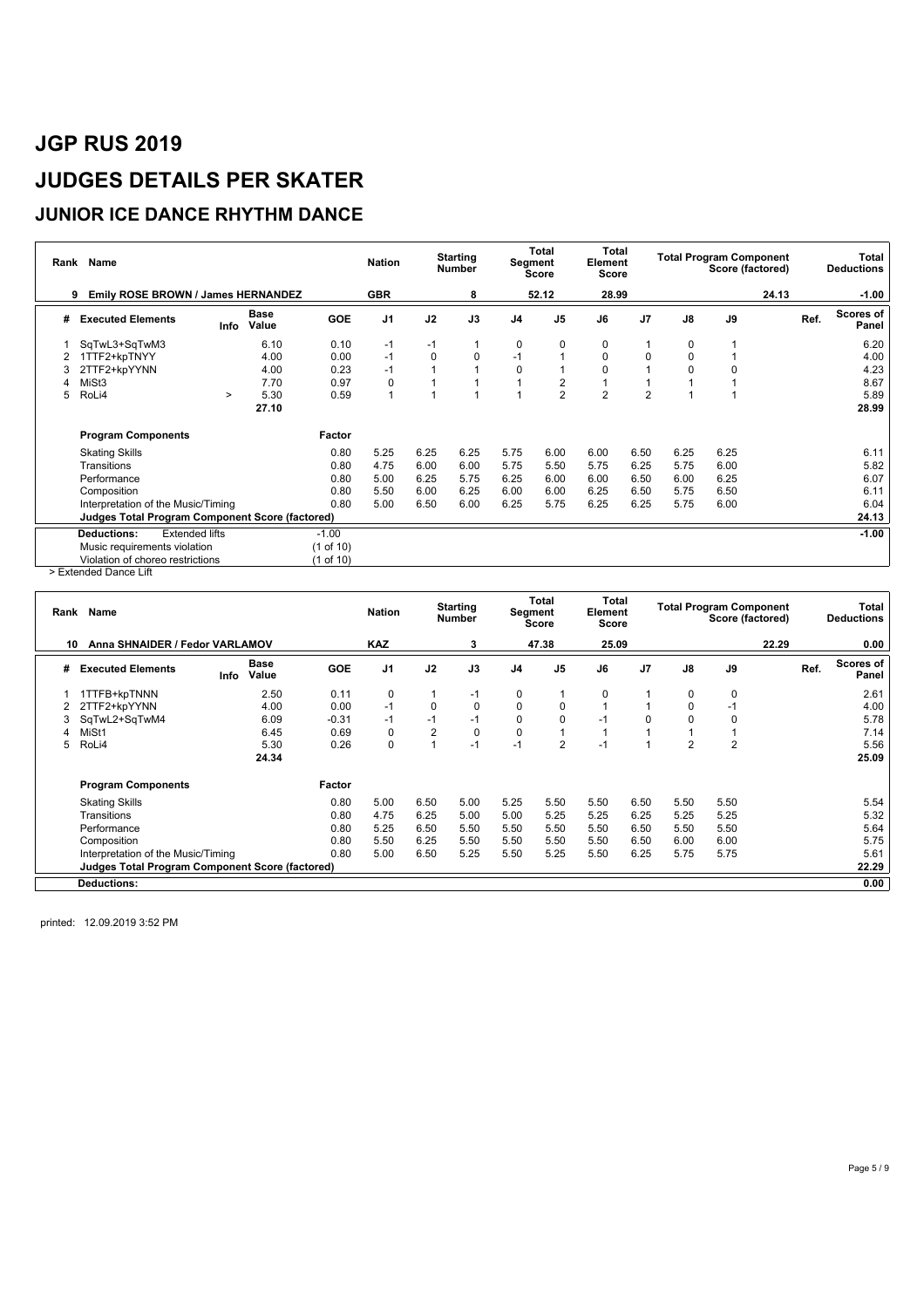### **JUNIOR ICE DANCE RHYTHM DANCE**

| Rank | Name                                            |      |               |            | <b>Nation</b>  |      | <b>Starting</b><br><b>Number</b> | Segment        | Total<br><b>Score</b> | Total<br>Element<br>Score |                |               | <b>Total Program Component</b><br>Score (factored) |       |      | Total<br><b>Deductions</b> |
|------|-------------------------------------------------|------|---------------|------------|----------------|------|----------------------------------|----------------|-----------------------|---------------------------|----------------|---------------|----------------------------------------------------|-------|------|----------------------------|
| 11   | Karina SIDARENKA / Maksim YALENICH              |      |               |            | <b>BLR</b>     |      | 9                                |                | 46.92                 | 25.40                     |                |               |                                                    | 21.52 |      | 0.00                       |
| #    | <b>Executed Elements</b>                        | Info | Base<br>Value | <b>GOE</b> | J <sub>1</sub> | J2   | J3                               | J <sub>4</sub> | J <sub>5</sub>        | J6                        | J <sub>7</sub> | $\mathsf{J}8$ | J9                                                 |       | Ref. | <b>Scores of</b><br>Panel  |
|      | SqTwL4+SqTwM4                                   |      | 6.84          | 0.62       | $-1$           |      | 0                                | $\overline{2}$ |                       | 0                         |                |               | $\overline{2}$                                     |       |      | 7.46                       |
| 2    | SILi4                                           |      | 5.30          | 0.46       | 0              |      |                                  |                |                       |                           | 2              |               |                                                    |       |      | 5.76                       |
|      | 1TTF2+kpYYNN                                    |      | 4.00          | $-0.08$    | 0              | 0    | $-2$                             | 0              | 0                     | $\mathbf 0$               | 0              | 0             | $-1$                                               |       |      | 3.92                       |
|      | 2TTF2+kpYYNN                                    |      | 4.00          | 0.00       | $-1$           | 0    | $\pmb{0}$                        |                | 0                     | $-1$                      |                |               | 0                                                  |       |      | 4.00                       |
| 5    | <b>DiStB</b>                                    |      | 4.00          | 0.26       | $-1$           |      | $\mathbf 0$                      |                |                       | 0                         | 0              | $\Omega$      |                                                    |       |      | 4.26                       |
|      |                                                 |      | 24.14         |            |                |      |                                  |                |                       |                           |                |               |                                                    |       |      | 25.40                      |
|      | <b>Program Components</b>                       |      |               | Factor     |                |      |                                  |                |                       |                           |                |               |                                                    |       |      |                            |
|      | <b>Skating Skills</b>                           |      |               | 0.80       | 5.00           | 5.50 | 5.25                             | 5.75           | 5.25                  | 5.00                      | 6.00           | 5.25          | 5.50                                               |       |      | 5.36                       |
|      | Transitions                                     |      |               | 0.80       | 4.75           | 5.50 | 5.25                             | 5.75           | 5.00                  | 5.00                      | 5.50           | 5.25          | 5.00                                               |       |      | 5.21                       |
|      | Performance                                     |      |               | 0.80       | 5.25           | 5.75 | 5.50                             | 6.25           | 5.50                  | 4.75                      | 6.00           | 5.25          | 5.00                                               |       |      | 5.46                       |
|      | Composition                                     |      |               | 0.80       | 5.25           | 5.50 | 5.50                             | 6.25           | 5.25                  | 5.25                      | 6.00           | 5.75          | 5.00                                               |       |      | 5.50                       |
|      | Interpretation of the Music/Timing              |      |               | 0.80       | 4.50           | 5.75 | 5.25                             | 6.00           | 5.00                  | 5.00                      | 5.75           | 5.50          | 5.25                                               |       |      | 5.36                       |
|      | Judges Total Program Component Score (factored) |      |               |            |                |      |                                  |                |                       |                           |                |               |                                                    |       |      | 21.52                      |
|      | <b>Deductions:</b>                              |      |               |            |                |      |                                  |                |                       |                           |                |               |                                                    |       |      | 0.00                       |
|      | Music requirements violation                    |      |               | (1 of 10)  |                |      |                                  |                |                       |                           |                |               |                                                    |       |      |                            |
|      | Violation of choreo restrictions                |      |               | (3 of 10)  |                |      |                                  |                |                       |                           |                |               |                                                    |       |      |                            |

| Rank | Name                                                   |      |               |            | <b>Nation</b>  |      | <b>Starting</b><br><b>Number</b> |                | Total<br>Segment<br><b>Score</b> | Total<br>Element<br><b>Score</b> |                |               | <b>Total Program Component</b><br>Score (factored) |       |      | Total<br><b>Deductions</b> |
|------|--------------------------------------------------------|------|---------------|------------|----------------|------|----------------------------------|----------------|----------------------------------|----------------------------------|----------------|---------------|----------------------------------------------------|-------|------|----------------------------|
| 12   | Giulia TUBA / Andrea TUBA                              |      |               |            | ITA            |      |                                  |                | 45.89                            | 25.47                            |                |               |                                                    | 20.42 |      | 0.00                       |
| #    | <b>Executed Elements</b>                               | Info | Base<br>Value | <b>GOE</b> | J <sub>1</sub> | J2   | J3                               | J <sub>4</sub> | J <sub>5</sub>                   | J6                               | J <sub>7</sub> | $\mathsf{J}8$ | J9                                                 |       | Ref. | Scores of<br>Panel         |
|      | 1TTF2+kpYYNN                                           |      | 4.00          | $-0.23$    | $-1$           | 0    | $-1$                             | $-1$           |                                  | $-1$                             | 0              | 0             | $\mathbf 0$                                        |       |      | 3.77                       |
| 2    | 2TTF1+kpNYNN                                           |      | 3.50          | 0.00       | $\Omega$       | 0    | $\mathbf 0$                      | 0              | $\mathbf 0$                      | 0                                | $\mathbf 0$    | $-1$          | $\Omega$                                           |       |      | 3.50                       |
| 3    | SqTwL3+SqTwM3                                          |      | 6.10          | $-0.62$    | $\Omega$       | $-1$ | $-1$                             | $-1$           |                                  | $-1$                             | $-1$           | $-1$          | -1                                                 |       |      | 5.48                       |
|      | MiSt <sub>2</sub>                                      |      | 6.95          | 0.14       | 0              |      | 0                                | 0              |                                  | 0                                | $\mathbf 0$    | 0             | 0                                                  |       |      | 7.09                       |
| 5    | RoLi4                                                  |      | 5.30          | 0.33       |                |      | $\mathbf 0$                      | $\mathbf 0$    |                                  | $-1$                             |                |               |                                                    |       |      | 5.63                       |
|      |                                                        |      | 25.85         |            |                |      |                                  |                |                                  |                                  |                |               |                                                    |       |      | 25.47                      |
|      | <b>Program Components</b>                              |      |               | Factor     |                |      |                                  |                |                                  |                                  |                |               |                                                    |       |      |                            |
|      | <b>Skating Skills</b>                                  |      |               | 0.80       | 5.25           | 6.00 | 5.25                             | 4.75           | 5.50                             | 4.75                             | 5.50           | 5.25          | 5.25                                               |       |      | 5.25                       |
|      | Transitions                                            |      |               | 0.80       | 5.00           | 5.75 | 4.75                             | 4.50           | 5.00                             | 4.50                             | 5.25           | 4.75          | 5.00                                               |       |      | 4.89                       |
|      | Performance                                            |      |               | 0.80       | 5.25           | 6.00 | 5.25                             | 4.75           | 5.25                             | 5.00                             | 5.25           | 5.00          | 5.00                                               |       |      | 5.14                       |
|      | Composition                                            |      |               | 0.80       | 5.50           | 5.75 | 5.25                             | 5.00           | 5.50                             | 5.00                             | 5.25           | 5.00          | 5.25                                               |       |      | 5.25                       |
|      | Interpretation of the Music/Timing                     |      |               | 0.80       | 5.00           | 6.00 | 5.00                             | 4.75           | 5.25                             | 5.00                             | 5.00           | 4.75          | 5.00                                               |       |      | 5.00                       |
|      | <b>Judges Total Program Component Score (factored)</b> |      |               |            |                |      |                                  |                |                                  |                                  |                |               |                                                    |       |      | 20.42                      |
|      | <b>Deductions:</b>                                     |      |               |            |                |      |                                  |                |                                  |                                  |                |               |                                                    |       |      | 0.00                       |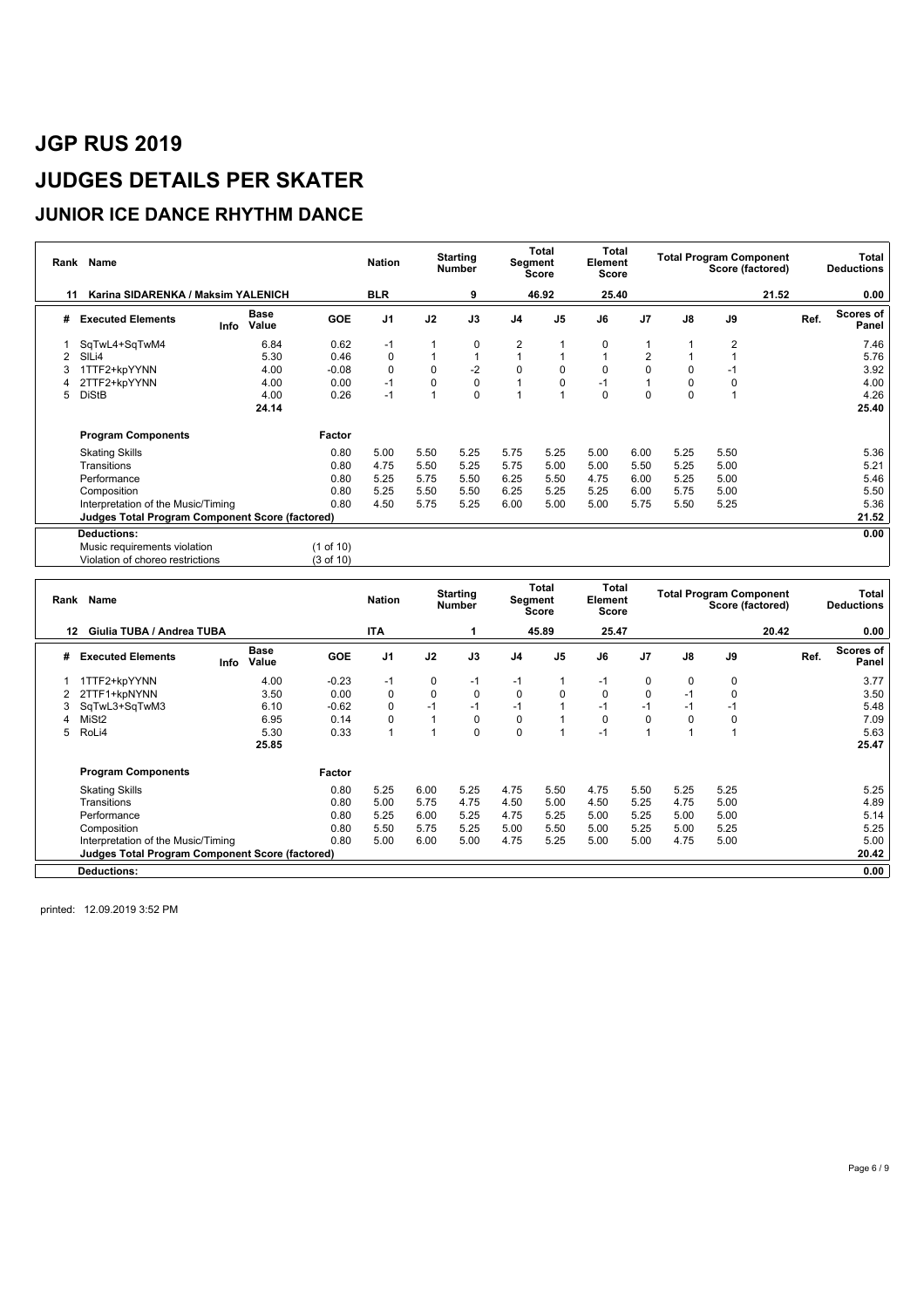### **JUNIOR ICE DANCE RHYTHM DANCE**

| Rank | Name                                                   |            |               |            | <b>Nation</b>  |       | <b>Starting</b><br>Number |      | Total<br>Segment<br>Score |      | Total<br>Element<br>Score | <b>Total Program Component</b> | Score (factored) | Total<br><b>Deductions</b> |                                   |
|------|--------------------------------------------------------|------------|---------------|------------|----------------|-------|---------------------------|------|---------------------------|------|---------------------------|--------------------------------|------------------|----------------------------|-----------------------------------|
| 13   | Tatjana BUNINA / Ivan KUZNETSOV                        | <b>EST</b> |               | 13         |                | 45.33 | 25.62                     |      |                           |      | 19.71                     | 0.00                           |                  |                            |                                   |
| #    | <b>Executed Elements</b>                               | Info       | Base<br>Value | <b>GOE</b> | J <sub>1</sub> | J2    | J3                        | J4   | J <sub>5</sub>            | J6   | J <sub>7</sub>            | J8                             | J9               |                            | <b>Scores of</b><br>Ref.<br>Panel |
|      | SqTwL3+SqTwM2                                          |            | 5.72          | 0.62       |                | 0     | 0                         |      | $\overline{2}$            |      |                           |                                |                  |                            | 6.34                              |
| 2    | TTF1+kpNNYN                                            |            | 3.50          | $-0.45$    | $-1$           | $-1$  | $-1$                      | $-1$ | 0                         | $-1$ | $-1$                      | -1                             |                  |                            | 3.05                              |
|      | 2TTF2+kpYYNN                                           |            | 4.00          | $-0.90$    | $-2$           | $-2$  | $-2$                      | $-1$ | $-1$                      | $-2$ | $-2$                      | $-2$                           | -1               |                            | 3.10                              |
|      | MiSt <sub>2</sub>                                      |            | 6.95          | 0.42       | $\Omega$       | 0     | 0                         | 0    | 2                         |      | $\Omega$                  |                                | 2                |                            | 7.37                              |
| 5.   | RoLi4                                                  |            | 5.30          | 0.46       |                |       |                           |      |                           |      |                           |                                |                  |                            | 5.76                              |
|      |                                                        |            | 25.47         |            |                |       |                           |      |                           |      |                           |                                |                  |                            | 25.62                             |
|      | <b>Program Components</b>                              |            |               | Factor     |                |       |                           |      |                           |      |                           |                                |                  |                            |                                   |
|      | <b>Skating Skills</b>                                  |            |               | 0.80       | 5.00           | 4.25  | 4.25                      | 5.00 | 5.50                      | 5.00 | 5.25                      | 5.00                           | 5.00             |                            | 4.93                              |
|      | Transitions                                            |            |               | 0.80       | 4.50           | 4.00  | 4.50                      | 4.50 | 5.00                      | 5.00 | 4.75                      | 4.75                           | 5.00             |                            | 4.71                              |
|      | Performance                                            |            |               | 0.80       | 5.00           | 4.25  | 4.75                      | 5.25 | 5.50                      | 4.75 | 5.00                      | 4.75                           | 5.25             |                            | 4.96                              |
|      | Composition                                            |            |               | 0.80       | 5.25           | 4.25  | 4.75                      | 5.00 | 5.25                      | 5.25 | 5.25                      | 4.75                           | 5.50             |                            | 5.07                              |
|      | Interpretation of the Music/Timing                     |            |               | 0.80       | 4.75           | 4.25  | 4.50                      | 5.25 | 5.25                      | 5.00 | 5.00                      | 5.00                           | 5.25             |                            | 4.96                              |
|      | <b>Judges Total Program Component Score (factored)</b> |            |               |            |                |       |                           |      |                           |      |                           |                                |                  |                            | 19.71                             |
|      | <b>Deductions:</b>                                     |            |               |            |                |       |                           |      |                           |      |                           |                                |                  |                            | 0.00                              |

|   | Rank Name                                       |      | <b>Nation</b> |            | <b>Starting</b><br><b>Number</b> | Segment | Total<br>Score | Total<br>Element<br>Score |                |                | <b>Total Program Component</b> | Score (factored) |      | Total<br><b>Deductions</b> |       |                           |
|---|-------------------------------------------------|------|---------------|------------|----------------------------------|---------|----------------|---------------------------|----------------|----------------|--------------------------------|------------------|------|----------------------------|-------|---------------------------|
|   | Viktorija AZROJAN / Aleksandr SIROSHTAN<br>14   |      |               |            | ARM                              |         | 6              |                           | 44.92          | 24.58          |                                |                  |      | 20.34                      |       | 0.00                      |
| # | <b>Executed Elements</b>                        | Info | Base<br>Value | <b>GOE</b> | J <sub>1</sub>                   | J2      | J3             | J <sub>4</sub>            | J <sub>5</sub> | J6             | J <sub>7</sub>                 | J8               | J9   |                            | Ref.  | <b>Scores of</b><br>Panel |
|   | SIL <sub>i4</sub>                               |      | 5.30          | 0.98       | $\overline{2}$                   | 2       | 2              | $\overline{2}$            | 3              | $\overline{2}$ | 2                              | 3                | 2    |                            |       | 6.28                      |
|   | SqTwL2+SqTwM2                                   |      | 5.34          | $-0.72$    | $-1$                             | $-2$    | $-1$           | $-1$                      | $\mathbf 0$    | $-1$           | $-1$                           | $-1$             | $-1$ |                            |       | 4.62                      |
|   | 1TTF2+kpNNYY                                    |      | 4.00          | $-0.08$    | $\Omega$                         | 0       | $-1$           | 0                         | $\mathbf 0$    | $-1$           | 0                              |                  | 0    |                            |       | 3.92                      |
|   | 2TTFB+kpTTNN                                    |      | 2.50          | $-0.11$    | $\Omega$                         | 0       | $-1$           | $-1$                      | 1              | $-1$           | 0                              | 0                | 0    |                            |       | 2.39                      |
| 5 | MiSt <sub>2</sub>                               |      | 6.95          | 0.42       |                                  | 0       | $-1$           | 0                         | 0              |                | $\Omega$                       |                  |      |                            |       | 7.37                      |
|   | 24.09                                           |      |               |            |                                  |         |                |                           |                |                |                                |                  |      |                            | 24.58 |                           |
|   | <b>Program Components</b>                       |      |               | Factor     |                                  |         |                |                           |                |                |                                |                  |      |                            |       |                           |
|   | <b>Skating Skills</b>                           |      |               | 0.80       | 5.50                             | 4.75    | 4.75           | 5.25                      | 5.25           | 5.00           | 5.50                           | 6.00             | 5.00 |                            |       | 5.18                      |
|   | Transitions                                     |      |               | 0.80       | 5.25                             | 4.50    | 5.00           | 5.00                      | 5.00           | 4.75           | 5.00                           | 5.75             | 4.75 |                            |       | 4.96                      |
|   | Performance                                     |      |               | 0.80       | 5.50                             | 4.75    | 4.50           | 5.25                      | 5.00           | 4.75           | 5.25                           | 5.75             | 4.75 |                            |       | 5.04                      |
|   | Composition                                     |      |               | 0.80       | 5.75                             | 4.50    | 5.00           | 5.25                      | 5.25           | 5.00           | 5.50                           | 6.25             | 5.00 |                            |       | 5.25                      |
|   | Interpretation of the Music/Timing              |      |               | 0.80       | 5.00                             | 5.00    | 4.75           | 5.25                      | 4.75           | 5.00           | 5.25                           | 6.00             | 4.75 |                            |       | 5.00                      |
|   | Judges Total Program Component Score (factored) |      |               |            |                                  |         |                |                           |                |                |                                |                  |      |                            |       | 20.34                     |
|   | <b>Deductions:</b>                              |      |               |            |                                  |         |                |                           |                |                |                                |                  |      |                            |       | 0.00                      |
|   | Violation of choreo restrictions                |      |               | (1 of 10)  |                                  |         |                |                           |                |                |                                |                  |      |                            |       |                           |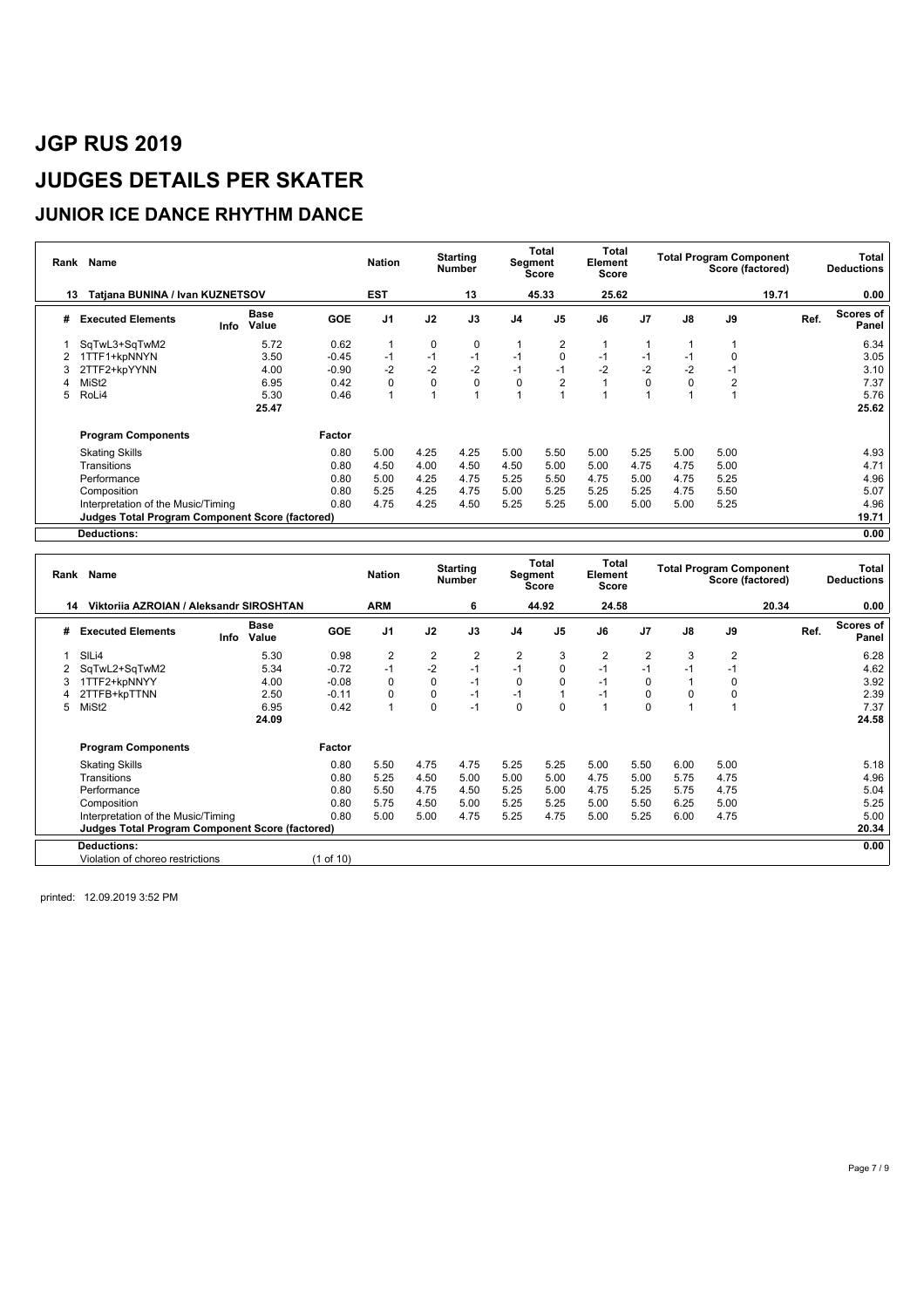#### **JUNIOR ICE DANCE RHYTHM DANCE**

| Rank | Name                                                   |      |               |            | <b>Nation</b>  |          | <b>Starting</b><br>Number |                | Total<br>Segment<br>Score |      | Total<br>Element<br>Score |       | <b>Total Program Component</b><br>Score (factored) |      | Total<br><b>Deductions</b> |                    |
|------|--------------------------------------------------------|------|---------------|------------|----------------|----------|---------------------------|----------------|---------------------------|------|---------------------------|-------|----------------------------------------------------|------|----------------------------|--------------------|
| 15   | Denisa CIMLOVA / Vilem HLAVSA                          |      | <b>CZE</b>    |            | 17             |          | 41.05                     | 21.82          |                           |      |                           | 19.23 |                                                    | 0.00 |                            |                    |
| #    | <b>Executed Elements</b>                               | Info | Base<br>Value | <b>GOE</b> | J <sub>1</sub> | J2       | J3                        | J <sub>4</sub> | J <sub>5</sub>            | J6   | J <sub>7</sub>            | J8    | J9                                                 |      | Ref.                       | Scores of<br>Panel |
|      | SqTwL4+SqTwM3                                          |      | 6.47          | 0.00       | 0              | 0        | 0                         | 0              | 0                         | 0    | 0                         |       | 0                                                  |      |                            | 6.47               |
|      | MiSt1                                                  |      | 6.45          | $-0.14$    | $\Omega$       | 0        | $-1$                      | $\mathbf 0$    | 0                         | $-1$ | 0                         |       |                                                    |      |                            | 6.31               |
|      | <b>TTFB+kpNNNN</b>                                     |      | 2.50          | $-0.38$    | $-1$           | $-1$     | $-1$                      | $-1$           | $-1$                      | $-2$ | 0                         | -1    | -1                                                 |      |                            | 2.12               |
|      | 2TTFB+kpNNNN                                           |      | 2.50          | $-0.33$    | 0              | $-1$     | $-1$                      | $-1$           | $-1$                      | $-2$ | 0                         | $-1$  | -1                                                 |      |                            | 2.17               |
| 5    | StaLi3                                                 |      | 4.55          | 0.20       | $\Omega$       | $\Omega$ | $\mathbf 0$               | $\overline{A}$ | $\overline{A}$            | $-1$ | $\Omega$                  |       |                                                    |      |                            | 4.75               |
|      |                                                        |      | 22.47         |            |                |          |                           |                |                           |      |                           |       |                                                    |      |                            | 21.82              |
|      | <b>Program Components</b>                              |      |               | Factor     |                |          |                           |                |                           |      |                           |       |                                                    |      |                            |                    |
|      | <b>Skating Skills</b>                                  |      |               | 0.80       | 5.00           | 4.50     | 4.50                      | 5.00           | 5.00                      | 4.75 | 5.25                      | 5.25  | 4.75                                               |      |                            | 4.89               |
|      | Transitions                                            |      |               | 0.80       | 4.75           | 4.25     | 4.50                      | 4.50           | 4.50                      | 4.50 | 5.00                      | 5.00  | 4.50                                               |      |                            | 4.61               |
|      | Performance                                            |      |               | 0.80       | 5.00           | 4.50     | 5.00                      | 4.75           | 4.75                      | 4.50 | 5.00                      | 5.25  | 4.50                                               |      |                            | 4.79               |
|      | Composition                                            |      |               | 0.80       | 5.25           | 4.50     | 4.75                      | 5.25           | 5.00                      | 5.00 | 5.00                      | 5.50  | 4.50                                               |      |                            | 4.96               |
|      | Interpretation of the Music/Timing                     |      |               | 0.80       | 4.75           | 4.75     | 4.50                      | 5.00           | 4.75                      | 4.75 | 5.00                      | 5.25  | 4.50                                               |      |                            | 4.79               |
|      | <b>Judges Total Program Component Score (factored)</b> |      |               |            |                |          |                           |                |                           |      |                           |       |                                                    |      |                            | 19.23              |
|      | <b>Deductions:</b>                                     |      |               |            |                |          |                           |                |                           |      |                           |       |                                                    |      |                            | 0.00               |

|   | Rank Name                                       |      |               |            | <b>Nation</b>  |      | <b>Starting</b><br><b>Number</b> |                | Total<br>Segment<br>Score |          | Total<br>Element<br>Score | <b>Total Program Component</b><br>Score (factored) |      |       |      | Total<br><b>Deductions</b> |
|---|-------------------------------------------------|------|---------------|------------|----------------|------|----------------------------------|----------------|---------------------------|----------|---------------------------|----------------------------------------------------|------|-------|------|----------------------------|
|   | Eva BERNARD / Tom JOCHUM<br>16                  |      |               |            | <b>FRA</b>     |      | 5                                |                | 35.61                     | 17.76    |                           |                                                    |      | 17.85 |      | 0.00                       |
| # | <b>Executed Elements</b>                        | Info | Base<br>Value | <b>GOE</b> | J <sub>1</sub> | J2   | J3                               | J <sub>4</sub> | J <sub>5</sub>            | J6       | J <sub>7</sub>            | J8                                                 | J9   |       | Ref. | <b>Scores of</b><br>Panel  |
|   | 1TTF1+kpNNNY                                    |      | 3.50          | $-0.45$    | $-2$           | $-1$ | $-2$                             | $-1$           | 0                         | $-1$     | $-1$                      | $\Omega$                                           | 0    |       |      | 3.05                       |
|   | 2TTFB+kpNNNN                                    |      | 2.50          | $-0.16$    | $-2$           | 0    | $-1$                             | 0              | $\mathbf 0$               | $-1$     | $\Omega$                  | $-1$                                               | 0    |       |      | 2.34                       |
| 3 | CuLi3                                           |      | 4.55          | 0.33       | $\Omega$       |      | $\mathbf 0$                      |                |                           | $\Omega$ |                           |                                                    |      |       |      | 4.88                       |
|   | MiSt1                                           |      | 6.45          | $-0.14$    | $-1$           | 0    | $-1$                             | 0              | $\mathbf 0$               |          | 0                         |                                                    | -1   |       |      | 6.31                       |
| 5 | SqTwL+SqTwM1                                    |      | 2.42          | $-1.24$    | $-3$           | $-3$ | $-4$                             | $-2$           | $-4$                      | $-3$     | -4                        | $-3$                                               | -4   |       |      | 1.18                       |
|   |                                                 |      | 19.42         |            |                |      |                                  |                |                           |          |                           |                                                    |      |       |      | 17.76                      |
|   | <b>Program Components</b>                       |      |               | Factor     |                |      |                                  |                |                           |          |                           |                                                    |      |       |      |                            |
|   | <b>Skating Skills</b>                           |      |               | 0.80       | 4.00           | 4.50 | 3.50                             | 4.50           | 4.75                      | 4.75     | 4.75                      | 5.00                                               | 4.25 |       |      | 4.50                       |
|   | Transitions                                     |      |               | 0.80       | 4.00           | 4.25 | 4.00                             | 4.25           | 4.50                      | 4.75     | 4.25                      | 4.75                                               | 4.00 |       |      | 4.29                       |
|   | Performance                                     |      |               | 0.80       | 4.00           | 4.25 | 4.00                             | 4.75           | 4.50                      | 4.75     | 4.75                      | 4.75                                               | 4.00 |       |      | 4.43                       |
|   | Composition                                     |      |               | 0.80       | 4.25           | 4.50 | 4.00                             | 4.50           | 4.75                      | 5.25     | 5.00                      | 5.25                                               | 4.25 |       |      | 4.64                       |
|   | Interpretation of the Music/Timing              |      |               | 0.80       | 3.75           | 4.50 | 3.50                             | 4.50           | 4.75                      | 5.00     | 4.75                      | 5.25                                               | 4.00 |       |      | 4.46                       |
|   | Judges Total Program Component Score (factored) |      |               |            |                |      |                                  |                |                           |          |                           |                                                    |      |       |      | 17.85                      |
|   | <b>Deductions:</b>                              |      |               |            |                |      |                                  |                |                           |          |                           |                                                    |      |       |      | 0.00                       |
|   | Violation of choreo restrictions                |      |               | (1 of 10)  |                |      |                                  |                |                           |          |                           |                                                    |      |       |      |                            |